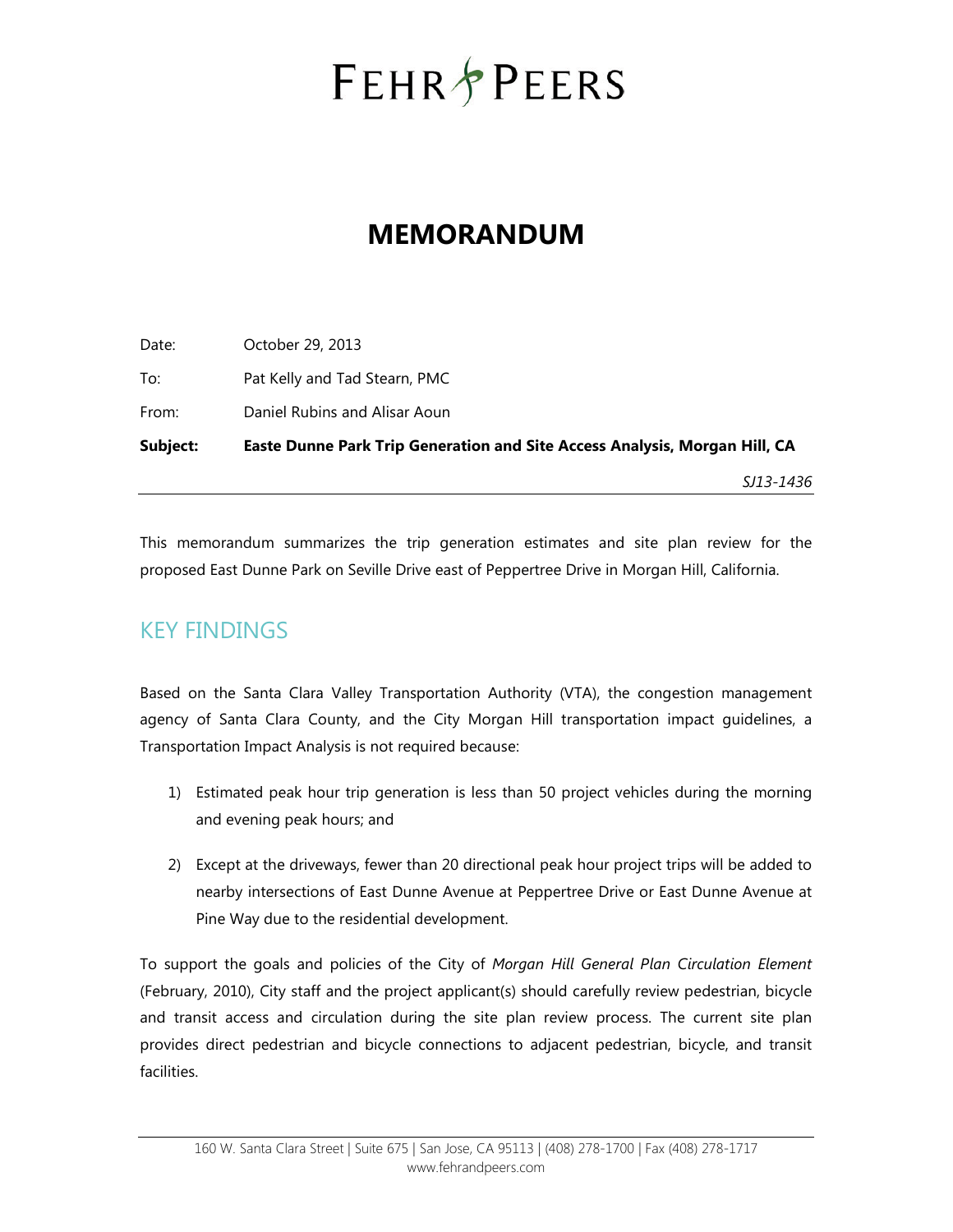Pat Kelly and Tad Stern October 29, 2013 Page 2 of 4



#### PROJECT DESCRIPTION

East Dunne Park is a proposed residential development containing 23 single-family units. The project is bordered on the west and east by single-family residential units. The southern portion of the site is bordered by undeveloped open space. The northern portion of the site is bordered by East Dunne Avenue, which separates the site from single-family residential units to the north. The site will incorporate a north-south roadway which will intersect the existing road network at Seville Drive at the southern portion, and terminate in a cul-de-sac in the northern portion. Seville Drive will be connected between Marbella Court and Pine Way, which will provide a new local street connection. The development will include 52 garage parking spaces, 46 driveway parking spaces, and 38 curb-side parking spaces.

#### EXISTING TRANSIT AND BICYCLE FACILITIES

The Morgan Hill Caltrain station is located two miles west of the project site and provides train service between Gilroy and San Francisco, with three northbound trips during the AM peak period and three southbound trips during the PM peak period stopping at the Morgan Hill station. This station can be access by driving to the Caltrain Park-and-Ride lot or bicycling and using the available bicycle lockers or racks.

Bicycle lanes are provided on Dunne Avenue between Thomas Grade to the east and Monterey Road to the west.

The nearest bus stop is located on Main Avenue, 1.4 miles northwest of the project site and is served by VTA Route 16, a community bus service within Morgan Hill.

### TRIP GENERATION AND LOCAL STREET CONNECTION

Based on the relatively low number of project trips generated in the AM and PM peak hours (fewer than 50 peak hour vehicle trips), a transportation impact analysis is not required per the Santa Clara Valley Transportation Authority (VTA), the congestion management agency of Santa Clara County, and the City of Morgan Hill transportation impact guidelines. Below is a summary of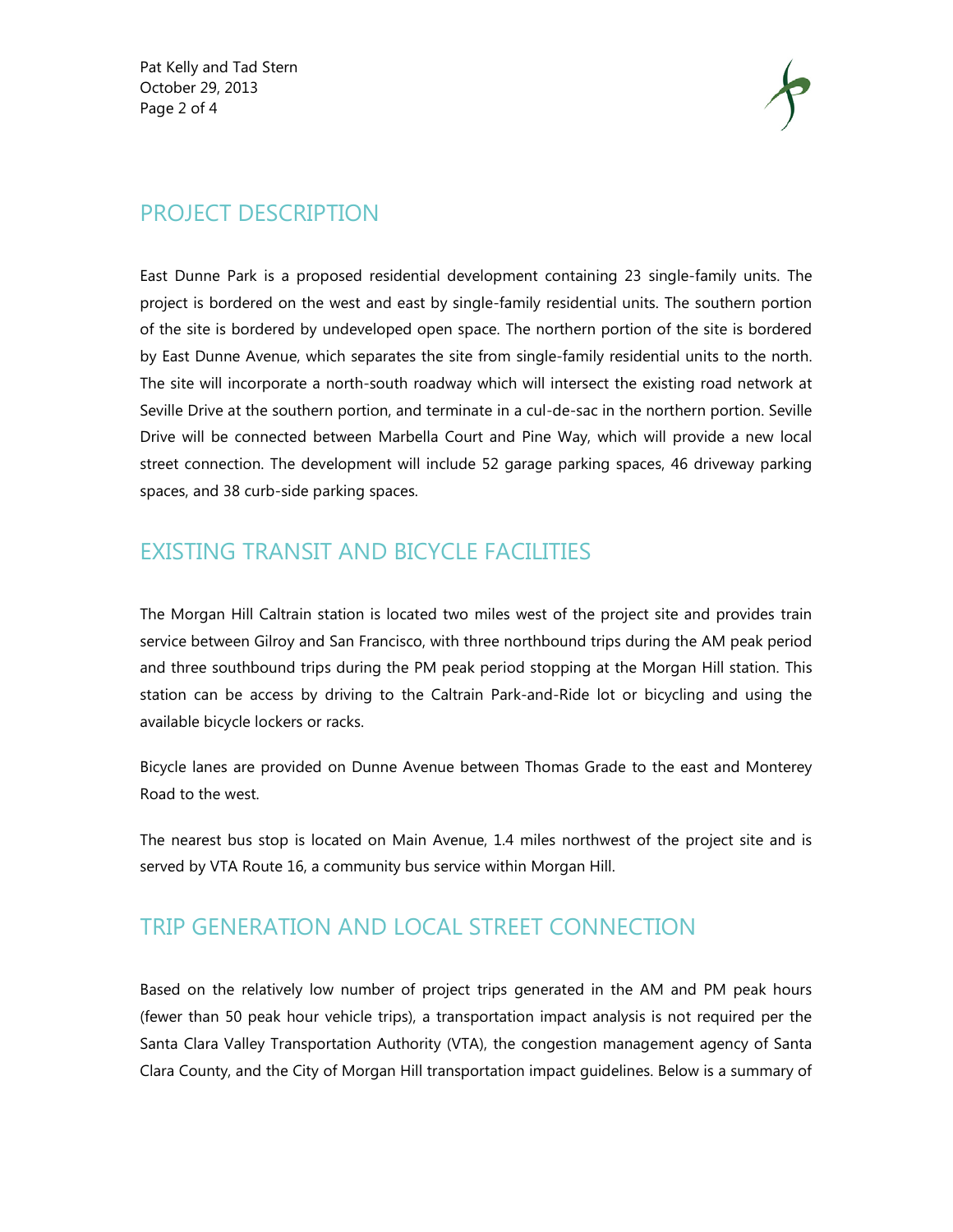Pat Kelly and Tad Stern October 29, 2013 Page 3 of 4



the trip estimates and project benefits due to the proposed residential dwelling units and Seville Drive connection.

#### **Project Traffic**

The amount of traffic added to the surrounding roadway system by the proposed project was estimated by applying the applicable trip generation rates to the proposed development. Vehicle trip rates for single-family residential land uses as reported in the Institute of Transportation Engineers (ITE) *Trip Generation, 9th Edition (2012),* were used to estimate vehicular trips generated by the project. **Table 1** summarizes the estimated daily, AM peak hour, and PM peak hour volumes entering and exiting the development.

| <b>Land Use</b>                                  | Size<br>(d.u.) <sup>1</sup> | <b>Daily</b> | <b>AM Peak Hour</b> |     |              | <b>PM Peak Hour</b> |     |              |
|--------------------------------------------------|-----------------------------|--------------|---------------------|-----|--------------|---------------------|-----|--------------|
|                                                  |                             |              | In                  | Out | <b>Total</b> | In                  | Out | <b>Total</b> |
| 210: Single Family<br>Dwelling Unit <sup>2</sup> | 23                          | 270          | 7                   | 19  | 26           | 18                  | 10  | 28           |
| Notes:<br>$\mathbf{1}$<br>$du = dw$ elling unit  |                             |              |                     |     |              |                     |     |              |

#### **TABLE 1 PROJECT TRIP GENERATION ESTIMATES**

 $2^{2}$  Daily (rounded to nearest 10 vehicles), AM, and PM peak hour trip generation rates based on fitted curve equation.

Source: *Trip Generation Manual* (9<sup>th</sup> Edition), 2012.

The increase in peak hour traffic volumes is less than 20 directional vehicles on either Peppertree Drive or Pine Way. This translates to a potential increase of one vehicle every 3 minutes during the AM peak hour and the same for the PM peak hour.

#### **Project Benefits**

The Seville Drive connection will improve street connectivity for pedestrians and bicyclists to the adjacent neighborhood. This new public access will help to encourage the use of bicycling and walking by providing a shorter route that also does not require travel on East Dunne Avenue, a major roadway. The new connection will also provide additional public safety access.